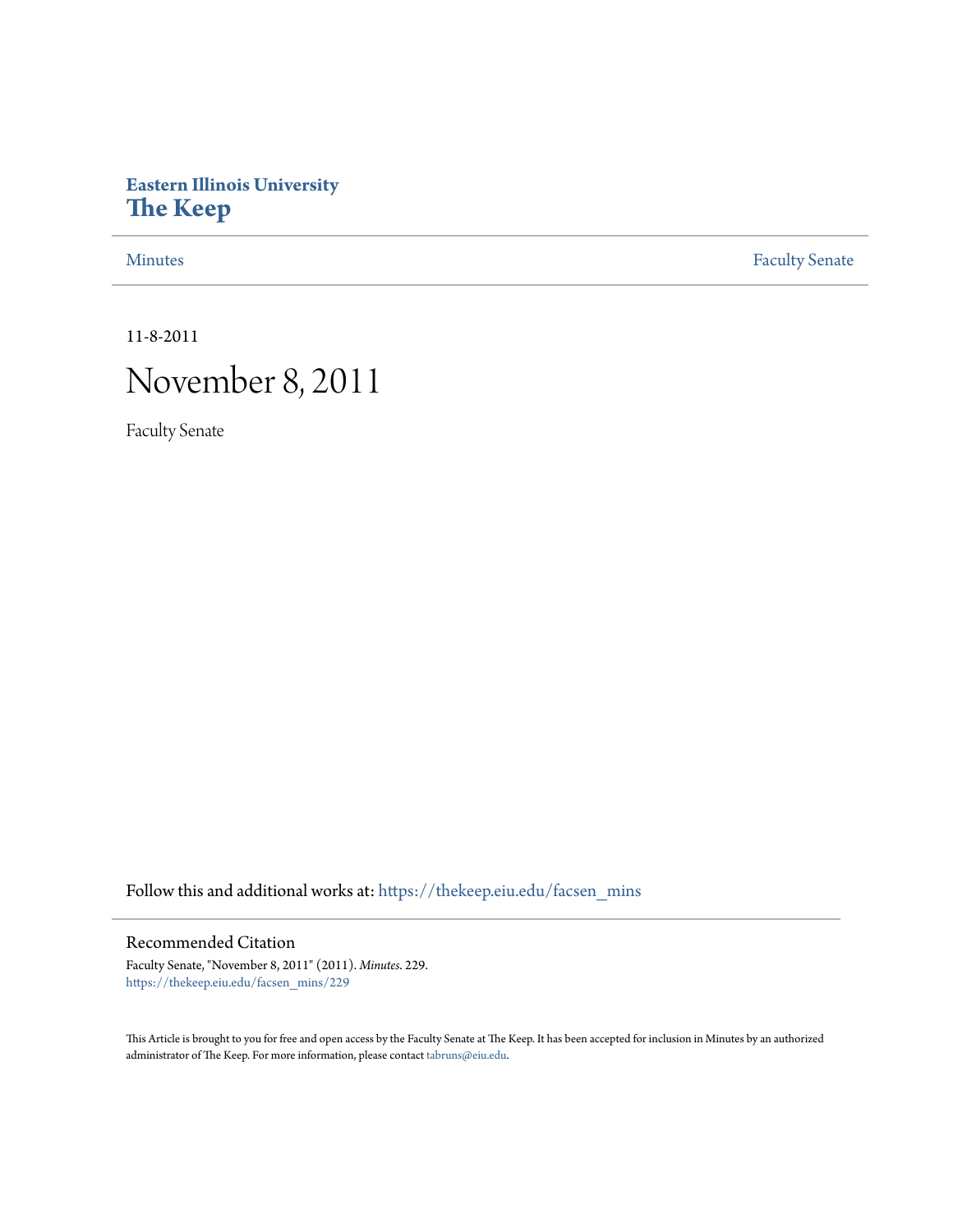# **FACULTY SENATE MINUTES FOR 8 November 2011 (Vol. XXXV, No. 6)**

The 2010 – 2011 Faculty Senate agendas, minutes, and other information are available on the Web at: http://castle.eiu.edu/facsen/

Note: These minutes are not a complete verbatim transcript of the Senate meeting.

**I. Call to order by Chair Andrew Methven at 2:00pm.** (Booth Library Conference Room) Present: A. Adom, J. Coit, S. Knight-Davis, T. Leonce, A. Methven, M. Mulvaney, K. Padmaraju, G. Sterling, J. Stowell, L. Taylor, D. Viertel, A. White. Student Senate Representative: A. Gonzalez. Excused: M.-L. Li, A. Rosenstein, J. Waller

Guests: Norm Garrett (Business), John Henderson (Director of CATS), Cheryl Noll (Business), Jeff Cross (Associate Vice President for Academic Affairs), Diane Jackman (Dean of the College of Education and Professional Studies), Godson Obia (Acting Dean of the College of Sciences), Dan Nadler (Vice President for Student Affairs), Carol Miller (Director of the Textbook Rental Service), Stephen A. Canfield (Foreign Languages, Chair), Christie Roskowski (Business), Stacey Ruholl (Kinesiology and Sports Studies, Council on Academic Affairs, Textbook Rental Advisory Committee), Christopher Mitchell (Theatre, CAA), Blair Lord (Provost), Jeanne Snyder (Associate Dean Lumpkin College of Business and Applied Sciences), Kaylia Eskew (Student Senate), Will Hine (Dean of the School of Continuing Education), Larry White (Business, CAA)

#### **II. Approval of the Minutes of 25 October**

Mulvaney (Viertel) moved to approve the minutes. The motion was approved unanimously. Abstain: Leonce

# **III. Announcements**

Faculty Forum – 8 November 2011, 4:00-5:30 pm; Roberson Auditorium in Lumpkin Hall

Noel-Levitz Consultant visit – November 30, 3:30-4:30; Booth Library 4440

### **IV. Communications**

Memo of 15 May from School of Business Faculty re: Position Paper on EIU Textbook Rental Service

Memo of 12 September from LCBAS Administrative Council re: Support of Position Paper on EIU Textbook Rental Service

Memo of 26 September from CGS re: Position Paper on EIU Textbook Rental Service Memo of 24 October from CAA re: Resolution Regarding Textbook Rental

Memo of 24 October from President Perry re: Goals Conference (Draft Vision Statement, fourth draft; Phase V - Goals Conference)

Memo of 1 November from Anu Sharma re: Textbook Rental Service

Memo of 4 November from Karla Sanders re: Noel-Levitz consultant visit (Agenda)

Memo of 4 November from Christiane Eydt-Beebe re: Textbook Rental Service

# **V. Old Business**

### **A. Committee Reports**

1. Executive Committee: Chair Methven reported on the Goals Conference held as part of the Strategic Planning Process. Methven stated that attendees divided themselves into groups based on the six themes identified previously in the process. Each group came up with goals based on their themes and the whole group narrowed the list down to primary goals. Jackman stated the conference presented an interesting way to look at things, that all the groups had good ideas, and that she didn't see any big surprises out of the Academic Excellence group, whose message is fundamentally the same as that of the Provost. Senator Sterling stated that the Steering Committee doesn't have an all day session planned to review the goals. We generated is 40 goals, 16 of which have action plans, and while there is some overlap, and some conflict, the interesting thing will be how we can take this and craft it into something coherent as opposed to making a list. Methven stated that VPBA Weber is on our agenda for the 6th of December to discuss the Strategic Planning process. The first reading of the final plan will be in January. Vice-Chair Mulvaney stated that although he wasn't able to make the conference, he received communication from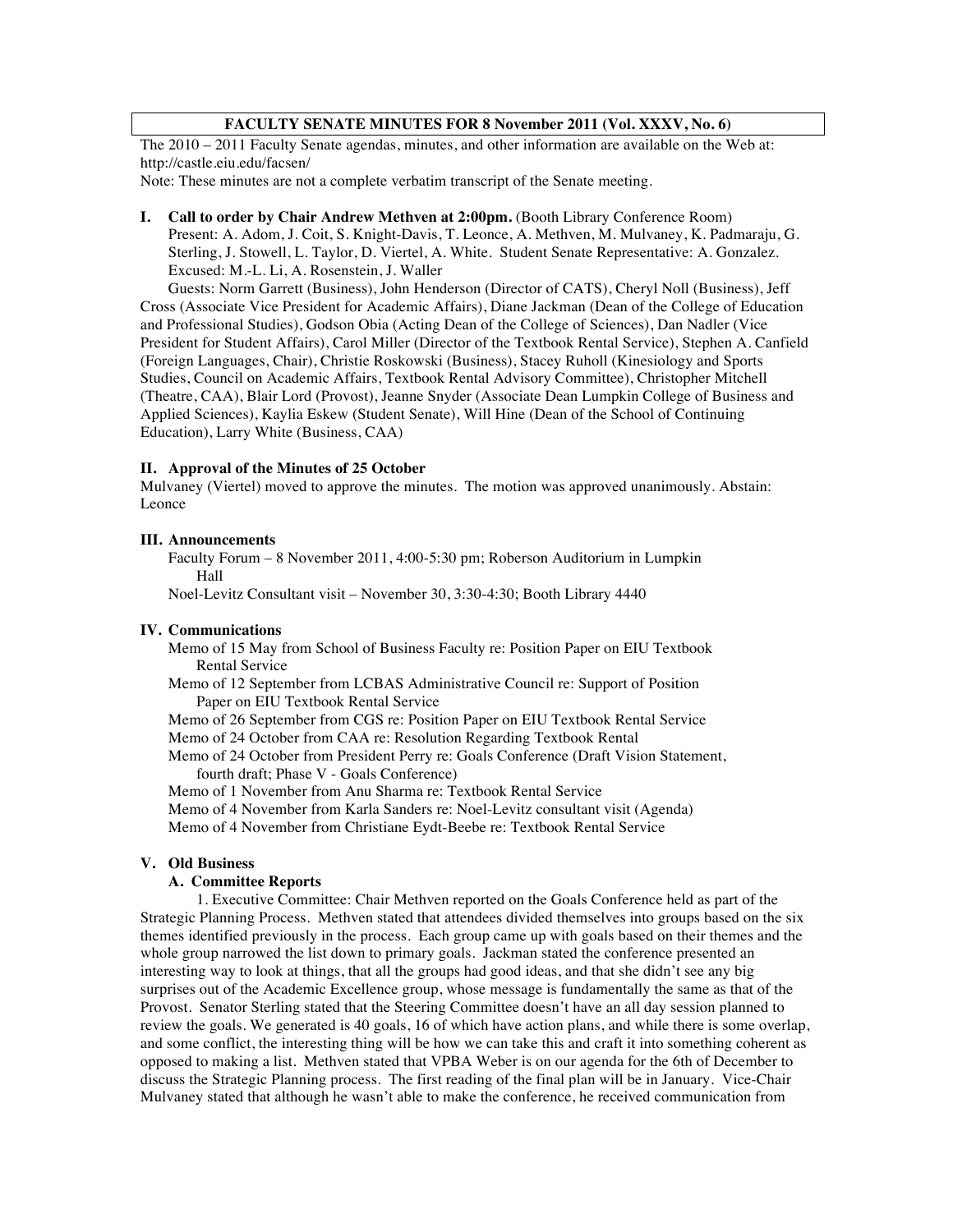chair of his subcommittee asking for a meeting to flesh out and structure the goals generated. Sterling stated his subcommittee would make a third action plan, which means the Steering Committee will even have more action plans to select from.

2. Nominations Committee: no report

- 3. Elections Committee: no report
- 4. Faculty—Student Relations Committee: no report

5. Faculty—Staff Relations Committee: Mulvaney stated that the next meetings of Staff Senate are the November 9 and December 14, and that he will go to those and report at subsequent Senate meetings.

- 6. Awards Committee: no report.
- 7. Faculty Forum Committee: forum.
- 8. Other Reports

a. Provost's Report: Lord stated that the College of Sciences Dean search is underway. A major power outage is scheduled for Tuesday before Thanksgiving for the whole campus, hopefully most people won't be around. The outage is necessary to put a new switchyard at the Renewable Energy Center. When we first powered it up it had a major explosion in one of the components, and the outage will allow us to finish the repair and re-energize the system. Senator Adom asked when the campus will switch to the new plant Lord stated that the REC has been providing steam to the campus since the summer, the old coal boiler is on standby but has not been powered up, and they've had occasionally to flip back and forth between the wood system and the natural gas boiler at the REC. There is some hope that before the turn of the calendar year the coal scrubbing equipment on campus would get torn down. That's going to be coming down sometime during the academic year. At the end of the academic year they will formally decommission the old coal plant. 100% of steam on campus is now coming from the REC. Senator White asked if the power grid right next to that going to stay there. Lord stated that Ameren has plans to remove it, but nothing specific.

b. Budget Transparency Committee: no report

c. Other

# **B. Other Old Business**

Senator Stowell reported on the work of the Ad-Hoc Committee on Online Education. He stated that the committee has divided into subcommittees to answer questions under the following themes: EIU's audience for online education; maintenance of quality of instruction for online education; technical and ethical issues; and other institutions' delivery models and systems of faculty compensation

Stowell stated that this semester the committee is in a data-gathering phase. The committee plans to send an email to faculty asking for questions we should be addressing before we report, and as the questions come in we'll assign them separate teams. We'll have a document that answers the questions, and that discusses how other schools are doing this. Methven asked what's ultimate timeline for the committee's work. Stowell stated that we hope to have everything done by Mid-march, then come up with ideas for implementation. Methven asked if these will be sent to the provost. Stowell stated they will be sent to the relevant committees.

[The committee's website may be found at: http://castle.eiu.edu/psych/online/index.php]

#### **VI. New Business**

A. Carol Miller and Dan Nadler, Electronic Materials for Teaching and Learning

Noll (Business) stated that we as a collective group created the white paper because we need to have a conversation about the model textbook rental uses and had used for a lot of years. This is not a criticism, but it is just time to make sure that we as a University are meeting the needs of our students and faculty in response to what is happening in the publishing industry. We need to prepare for that rather than be reactive.

Stowell asked if existing structure of the Textbook Rental Service is a cost to the University. Nadler stated that TRS has to operate on its own funding. It does not receive money directly from the University or from Springfield. It is service we've had since EIU opened in 1899. Miller stated that the students are billed \$9.95 per credit hour, we operate on \$8.95 per credit hour with \$1 for the new building. We do sell books that are being replaced, we do try to replace books as soon as possible, when new requests come in if there's an issue I work with the faculty member on cost or length of adoption to make it work financially.

Canfield stated, having read whitepaper a couple of times, that issues may differ significantly based on the discipline issues. I can only use Foreign Languages as an example, we have gotten very good service over the years out of textbook rental, a couple of years ago we wanted to add Italian and the instructor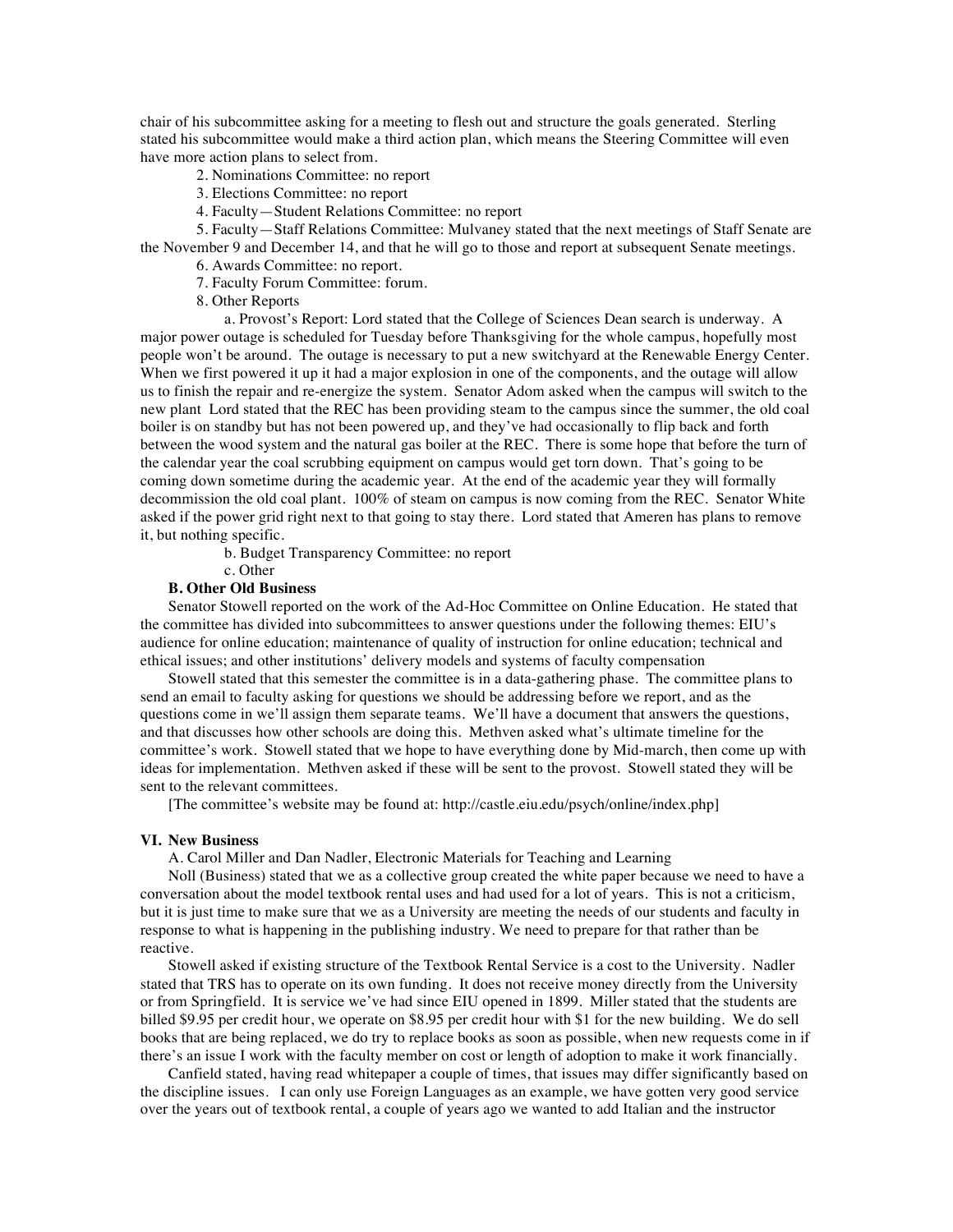wanted to use a program that's online only. We had a couple of lengthy discussions with Miller, and her attitude was there was always some way to make it work. In talking with the supplier we came up with a way to get access to the program in a way that was consistent with the fees students pay. The way we work it is I negotiate it every year and Carol pays for it. In our other language programs, our textbook publishers don't give access to the online stuff unless students pay extra, its equivalent to paying for a workbook when students pay for a key for access to the software it comes with an 18-month accessibility so that if they flunk it once they can retake. The models for us in a discipline, we have one program that's entirely online if the other ones that come online are similar it's not an issue for us, the cost for us is within the fees collected by TRS for that. Don't know how other disciplines, what they've encountered. I'm just appalled that an electronic key to an online program costs as much as a paper workbook. White asked if some of your classes have a normal textbook, but also pay a fee for online access, and how much is the fee, and who pays. Canfield stated that the student pays the fee, but no that different than paying for their own paper notebook. It is in the range of the \$75 allowed for auxiliary materials.

Sterling stated that the last paragraph of the original white paper says that TRS needs to reinvent its purpose. There are two issues: one is the degree that TRS is open to the kind of arrangement Steve describes that are in the parameters of the normal fees. And as far as that part of the conversation is concerned, certainly TRS needs to be open to those sorts of relationships. The other is that people are suggesting is that the industry is changing so rapidly that we are going to need access to texts that are far more costly than the normal fees, and to say that TRS needs to adapt itself to this is misleading. It can't adopt texts that are more expensive than student fees. The University could decide that the TRS model should change by raising fees or giving TRS University money. Should they be open within that fee structure, yes, should TRS change itself so it is no longer bound by the fee structure, it can't, it's not within their authority.

Rostkowski asked if it was common to disciplines outside business, that the cost of books is increasing, and your publishers are talking about the day there will not be a hard copy. There are high schools in Illinois who are going to iPads and not using books . When we talked about being proactive that's the concern we had looking to the future. As a practical matter, in the negotiation you are as mall department, this semester we had a very difficult time with faculty negotiating with salespeople who are clearly interested in selling online materials. To ask faculty to negotiate, is that part of their job? Is this not a problem in other areas?

Canfield stated I'd never ask faculty to negotiate, it's my job as administrator. Miller stated we like faculty to be involved in that, if it were turned over to TRS, it would be as if we were telling faculty members what materials to use. Noll stated that coming from a reference point where I have 48 faculty, it would be a full-time job if I negotiated book purchases. Its difficult to ask faculty to be in that position of the negotiator, sometimes when it doesn't turn out, you are three days before the semester with nothing agreed upon. This is one of the points, how do we work within the framework we had. We cannot stay within the fee structure, the books are expensive and change all the time, if we are successful negotiating with a publisher it's usually for a limited period of time and we don't get enough keys for online access.

Senator Viertel stated if more and more of these books are going to go online, and books won't be able to be paid for over several semesters, is that a matter of increasing fees for students? Mulvaney stated in my discipline certainly things are changing, a big change in our field is you can essentially purchase chapter by chapter. There are some changes occurring I'm sure TRS is having these conversations, can you share some general thoughts on ideas you guys have.

Miller we have been looking at these, this is not a new issue, the model of the publisher creating packages with different components included, they are going more and more to the online test banks, quizzes, etc. We look at every order as it comes in, we hope the ISBN we get represents what the faculty member wants. We have put CDs and DVDs in with the books. With online keys we distribute them to departments for them to distribute, we have some faculty members that use them and some that do not, and we are trying to get a better picture of how faculty use these. We are also trying to catalog these things separately so we can control costs and see usage. The packages we ordered for the fall semester, every order that was for a package, was ordered as received. If the ISBN represented a code for a semester's access, that's what we purchased. The Italian course is exclusively online and we were able to work something out. My door is always open.

Jackman asked if it is TRS policy for CDs to be left in the textbooks. Miller stated that this is the case the majority of the time. Jackman stated that is not my understanding. A major concern in my discipline is that CDs were not allowed to go to the students. Those supplemental materials help the students have a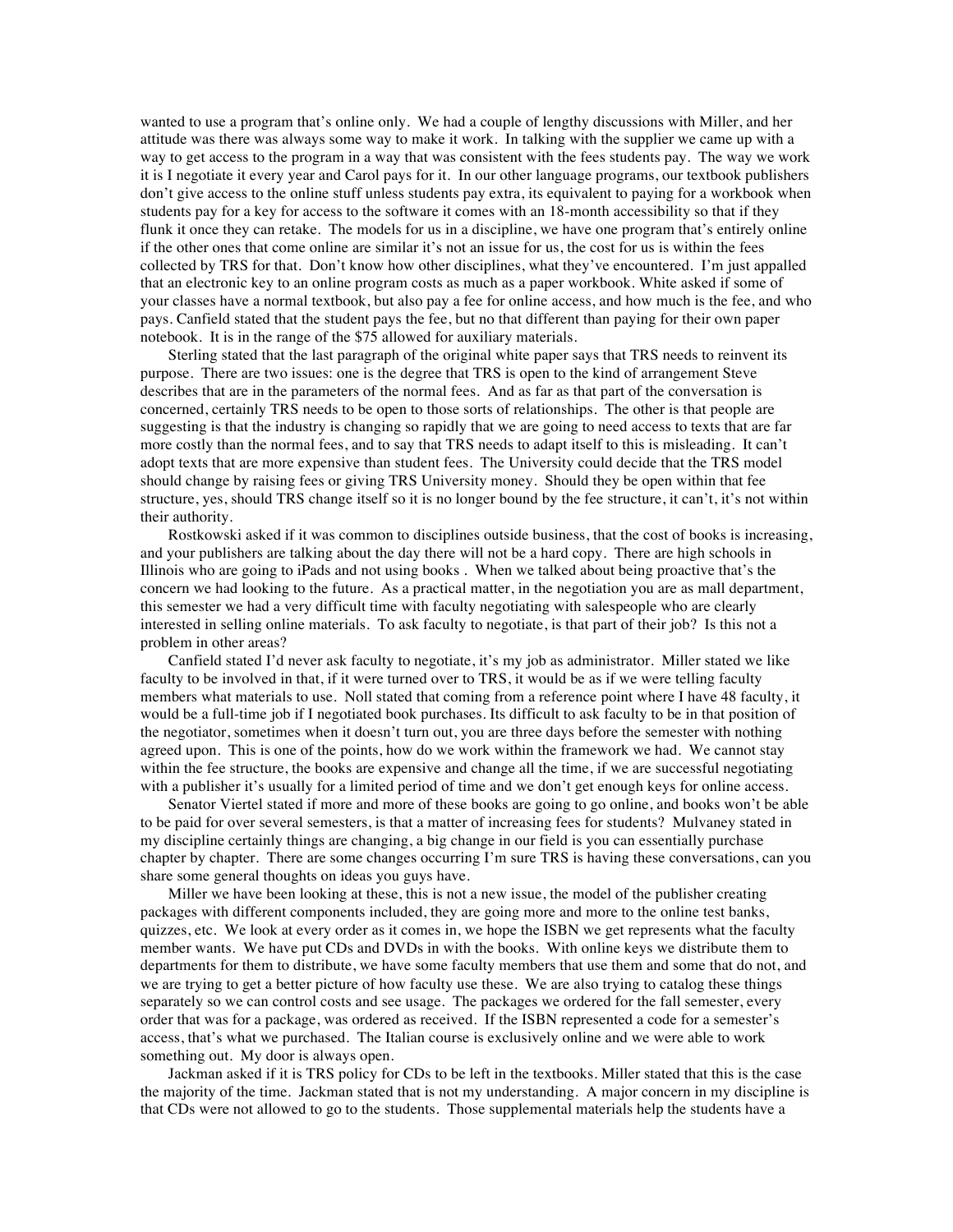better experience. This surprises me since I've been told this repeatedly. Miller stated if you have some course numbers I'd be happy to look. If distribution of the CDs is not feasible, if it's not protected or the book is very small, we don't distribute them. If it's feasible that's what been done for 15 years. Padmaraju stated in our department the CDs are taken out of the book. Miller stated if there are other arrangements I'll be happy to look into it. Jackman sounds like some departments have been able to negotiate, and we want a level playing field. Miller stated she was speaking about the CDs and DVDs that come with the book itself. Methven stated I'm teaching a new course with a new book and the CDs came in the textbook.

Roskowski noted this arrangement with Foreign Language, and stated all faculty don't have the benefit of knowing what's been done to make accommodations. Canfield stated that the program we use comes out of Emory University, called the Italian virtual classroom, when they started a few years ago, students paid a small fee for a workbook, now the workbook is online students print off. When this program came up I talked about how much for students access, they gave me a price, and she talked to me about money going in and money going out. Rostkowski noted that Emory is a not for profit institution.

Snyder stated that seems like there are a lot of uncertainties and misperceptions, and the question is what can we do after this, how can we have continued conversations. Our college would welcome the opportunity to meet with you and the TRS Advisory Council.

Stowell asked if anyone has looked at the long term cost of online materials, and what kind of subscription access we might get that would further reduce the cost. For my textbook, the online version is 1/3 the cost of printed text. If we can agree on some common ground, is it possible we could go to a publisher with a proposal, for a large scale contract that would benefit the whole university.

Garrett stated that the most recent textbook I adopted was very expensive, and TRS helped me get it. I had vouchers for one semester access, and there was a note saying you need to negotiate for three free semesters. I suppose I could have gone with the model where I ask students to pay, but unlike Steven they aren't paying right now, on top of the Turning Point devices. If this is a pattern, students will pay more for access than they will pay for textbook fees, then the idea that they are coming here and getting a good deal, this might not be as good as it seems if they have to pay an extra \$35. A lot of the books are coming whittled-down, some of the material that's actually essential is on the online part, you can't easily separate out because you'd actually be missing things.

Stowell asked in online courses if there's a cost to ship, who pays, TRS or SCE? Miller stated it was TRS. Stowell asked our enrollment in online courses continued to increase, is TRS seeing its costs increase? Miller stated they were.

Rostkowski regarding the supplemental material fees, that has never been entirely clear what those are, or who makes those decisions. When I talk to publishers they talk to me about how much TRS is willing to approve. The model textbook publishers are using, they may take out one chapter and give you a discount price because it's a custom book, and it raises the question of whether the author is getting the royalties. Because of the creative things we ask publishers to do to meet our model, I'm concerned we are getting into some serious ethical issues.

Canfield stated that he I agree it is unfair to have one group of students get online content for free and have the next group of students have to pay. We've asked publishers not to send online access keys, they give them to us anyway. I will never understand why, when the editions only change every few years, the cost of that key for the online work remains the same and remain the same as the print version. In one case the fee was \$25 higher that the print version. I think there is an ethical issue of the profits that are made off this stuff. I was going to comment on the same lines, where there are situations where it could be cheap or free, eventually the developers are going to call in the marker on this stuff.

Methven stated that for his new class this semester, there's an online site which is better than the textbook and its free, but if I chose it and not issue a textbook the students would still pay the fee. He stated that Carol was helpful, because the textbook was \$175-200, but I could just as easily not use a textbook. That may be an unusual situation that I've lucked into. Is there some way to give waivers to students. Jackman stated that we'd like that for student teaching, since students pay fees but do not get textbook. Nadler stated that the fees presume that over time you get the value for those services. In one semester a student could use \$200 of books, the next semester \$60, and textbooks have been going up 20% annually. We've been fortunate to hold down costs as much was we can. With mandatory fees, over a period of time you derive the maximum benefit.

Padmaraju asked for the courses there are no textbook, could we request additional resources that are not books? Can a faculty member request to subscriptions for websites for those students? Miller: I don't have an answer for that right now, on an individual basis, we'd want to know what the material was, how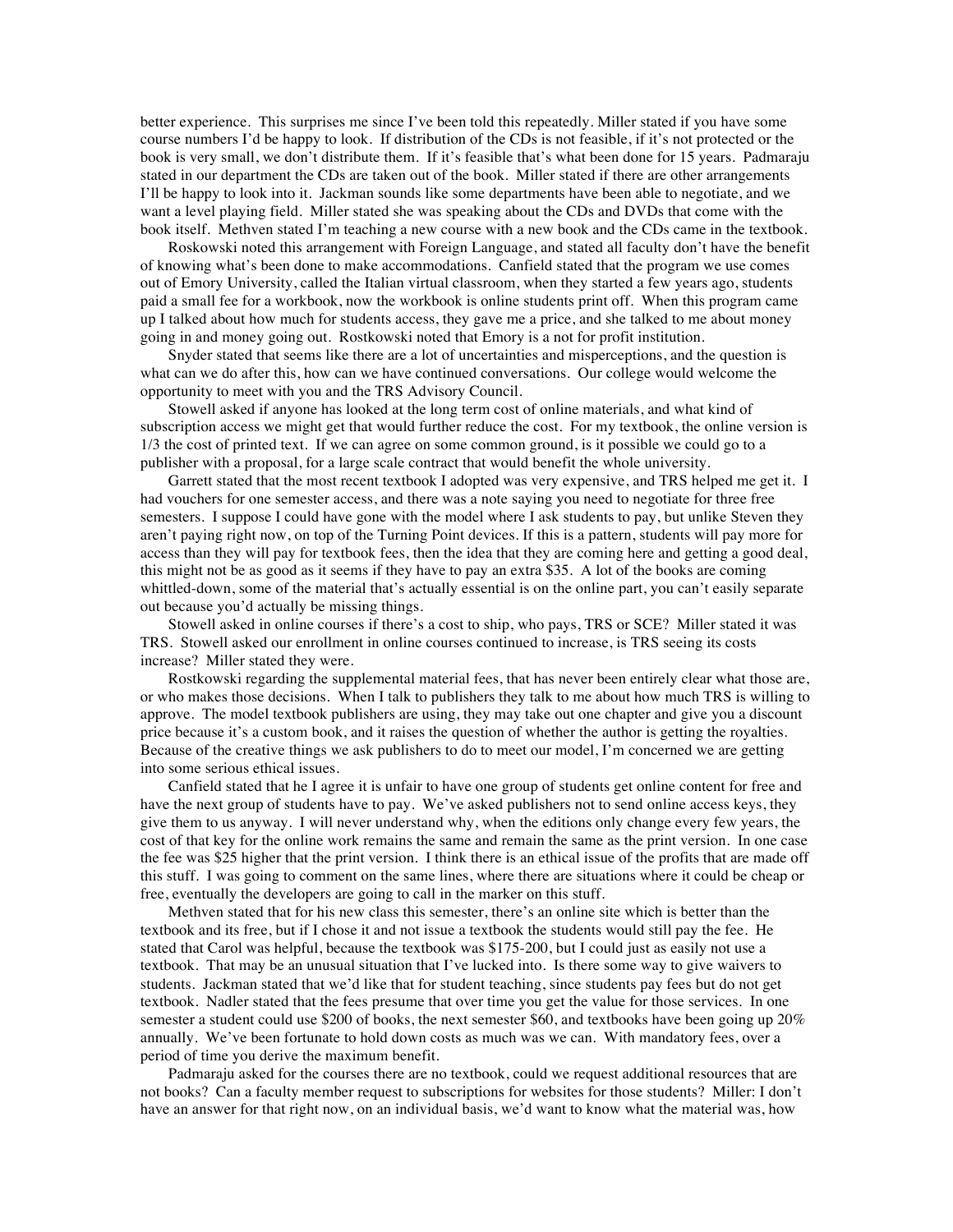much it would cost and how students would access it. When I get questions about student not having textbooks, the fee is an average over time, there will be semesters where students will receive \$600-800 per semester and pay \$150. For supplementary materials we have to look on an individual basis. Students do have the opportunity to come back to TRS and check out books they are related to courses, for projects, internships, and theses.

Leonce stated that when we were deciding on a textbook for our principles courses we had to negotiate it with our publishers, and we have to cater to the needs of the book reps. I am wondering if there have been any other institutions with similar problems, and have we had conversations with them, how we can organize to have more power and have more say in terms of how the whole structure has been set up. Miller stated that there very few rental systems, and in a sales system if students purchase the new book they will get access, if they buy used or share they will not get access. I have contacted my colleagues at other rental institutions, none have issues with these, they are sold through the bookstore, they do not purchase access ahead of time, and publishers are not allowing faculty to purchase with extended usage. One tried to purchase online access and 50% of faculty did not use it. As far as banding together, I don't have the answer. Sterling stated that at other universities, faculty have the attitude, I don't have to pay, I don't care what students get charged, and don't exert any pressure on publishers, that actually bothers me even more.

Mulvaney asked if there is any potential for TRS to work with CATS, if there's any way that the two can address the limitations TRS alone is facing. Henderson we are looking at Learning Management Systems that do have textbooks in them. There are some points we are going to have to sit down and work together, we are just at the point of reviewing the Requests for Proposals for our LMSs. Nadler stated that would open an opportunity, there are copyright issues in that arena as other arenas, it not just about the textbook being in hard copy, but we need a holistic converation about teaching and learning, what materials we really need. There so much more involved than the book itself. Publishers are supposed to tell us the price each of item would if they are unbundled their packages. Publishers haven't been willing to do this, they won't break down the cost. I don't know who was first, but bundling is here. Publishers know how to make money. I'm shocked by the examples about the online costing the same as printing.

Stowell stated that there seems to be some feelings here relating to lack of information, a desire for willingness to explore new information, keep students in our focus, how can we best serve them. I hope that that willingness and desire to make accommodation, allow us to proceed through alternative ways

Methven asked what is the best way to move this discussion forward. Snyder suggested TRS coming to individual council meetings in Colleges, and meeting with Deans.

Obia asked if Miller could see any impediments to preparing documents or guidelines, to document to all departments how to make accomodations? Chemistry and Physics made special arrangements but many people in the Administrative Council did not know what you did. Could you explain these arrangments to the campus. The case by case method is wonderful for the few departments that want to push the envelope. Miller stated we have our IGP in place, that has a lot of the information. The wording has been updated to incorporate some of these. Along with the faculty information from the website, I could combine those and add some more information. Obia no one cares to read IGPs, and stated that TRS should link up with CATS. We need it where we can access it, can make improvements. There's a different question about how do we adapt, but this document might erode some of the misinformation.

Roskowski suggested subcommittee of Senate could articulate what these issue are. Nadler stated that the TRS Advisory Committee incorporates faculty, staff, and students, and is one vehicle available. Henderson stated that the issues are similar to those in the the LMS search, and stated that CATS might have its resource sharing committee work with you, they need a project this year. For the LMS we invited other faculty on the committee to make it a campus-wide thing. Nadler stated that there might be differences in schools and colleges and disciplines, and becoming better informed might be a better place to start. Obia stated that it would be nice if Miller would come to our administrative council meetings. Methven stated the Senate Executive Committee would talk, and report back at a future senate meeting on directions to proceed..

B. Future Agenda – November 29, 2011 – Les Hyder, IBHE Faculty Advisory Council

#### **VII. Adjournment at 3:43pm**

#### **Future Agenda items:**